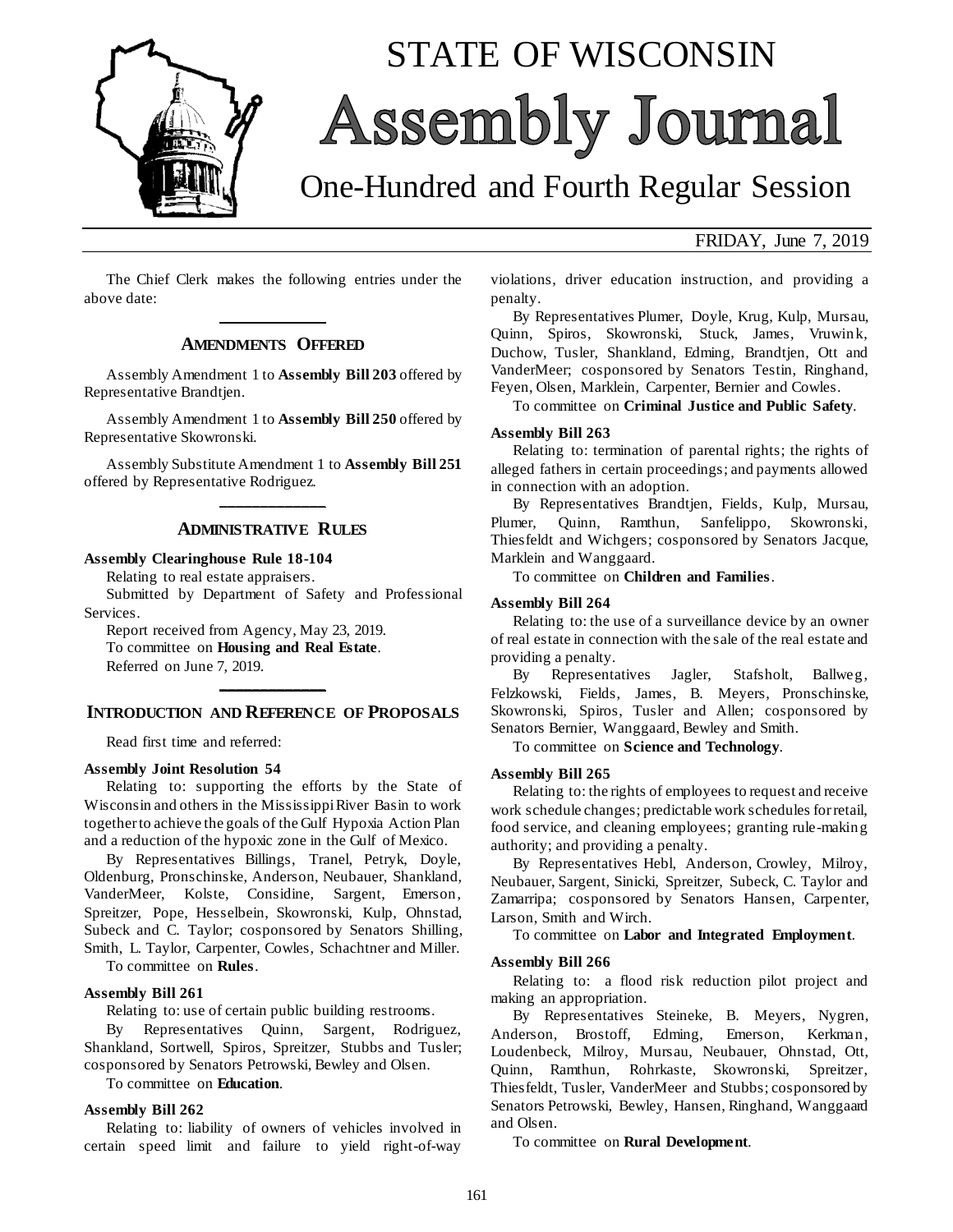#### **Assembly Bill 267**

Relating to: advanced practice registered nurses, extending the time limit for emergency rule procedures, providing an exemption from emergency rule procedures, and granting rule-making authority.

By Representatives Rohrkaste, Subeck, Magnafici, Anderson, Bowen, Brandtjen, Brostoff, Duchow, Emerson, Gundrum, Hutton, Kitchens, Kuglitsch, Kulp, Kurtz, L. Myers, Mursau, Neubauer, Novak, Ott, Petersen, Quinn, Riemer, Sinicki, Skowronski, Spiros, Steffen, Tusler, Vruwink and Wichgers; cosponsored by Senators LeMahieu, Ringhand, Testin, Carpenter, Hansen, Kooyenga, Marklein, Olsen, Risser, Schachtner, Wanggaard and Wirch.

To committee on **Health**.

#### **Assembly Bill 268**

Relating to: creating a grant program to support afterschool and out-of-school-time programs, granting rulemaking authority, and making an appropriation.

By Representatives Rohrkaste, Thiesfeldt, Ballweg, Kulp, Kurtz, Magnafici, Novak, Oldenburg, Shankland, Skowronski, Snyder, Stafsholt, Steffen, Tusler and VanderMeer; cosponsored by Senators Darling, Roth, Testin and Wanggaard.

To committee on **Education**.

#### **Assembly Bill 269**

Relating to: prohibiting the Investment Board from making investments in firearms companies.

By Representatives Sargent, Stubbs, Subeck, C. Taylor, Anderson, Brostoff, Crowley, Emerson, Ohnstad, Sinicki and Zamarripa; cosponsored by Senators Larson and Risser.

To committee on **Financial Institutions**.

#### **Assembly Bill 270**

Relating to: creating the Wisconsin Renewable Energy Development Authority to participate in and guarantee certain energy-related loans, implement other energy-related programs, and make certain grants and making an appropriation.

By Representatives Shankland, Neubauer, Brostoff, Cabrera, Considine, Doyle, Kolste, McGuire, B. Meyers, Milroy, Ohnstad, Pope, Sargent, Sinicki, Stubbs, Subeck, C. Taylor and Zamarripa; cosponsored by Senators Miller, Larson, Risser, Smith and L. Taylor.

To committee on **Energy and Utilities**.

#### **Assembly Bill 271**

Relating to: term and repayment for loans under the Safe Drinking Water Loan Program.

By Representatives Neylon, Allen, Magnafici, Sanfelippo, Spiros, Thiesfeldt and Tusler; cosponsored by Senators Kapenga, Wanggaard and Nass.

To committee on **State Affairs**.

#### **Assembly Bill 272**

Relating to: depositing sales tax revenue from the sale of motor vehicles and motor vehicle parts, accessories, and services into the transportation fund.

By Representatives Sanfelippo, Felzkowski, Brandtjen, Dittrich, Gundrum, Horlacher, Knodl, Kuglitsch, Magnafici, Neylon, Ott, Quinn, Ramthun, Sortwell, Tauchen, Thiesfeldt, Tusler, Wichgers, Plumer and Allen; cosponsored by Senators Tiffany, Jacque, Nass, Stroebel and Bernier.

To committee on **Transportation**.

#### **Assembly Bill 273**

Relating to: bids proposing the use of alternate subbase materials.

By Representatives Sanfelippo, Brandtjen, Gundrum, Knodl, Kuglitsch, Magnafici, Neylon, Ott, Quinn, Ramthun, Sortwell, Tusler, Wichgers and Allen; cosponsored by Senators Tiffany, Craig, Cowles, Feyen, Kapenga, Nass, Wanggaard and Bernier.

To committee on **Transportation**.

#### **Assembly Bill 274**

Relating to: Department of Transportation project cost reduction incentives.

By Representatives Sanfelippo, Felzkowski, Brandtjen, Dittrich, Gundrum, Jagler, Knodl, Kuglitsch, Magnafici, Neylon, Ott, Quinn, Ramthun, Sortwell, Tauchen, Wichgers, Plumer and Allen; cosponsored by Senators Tiffany, Craig, Kooyenga, Nass, Wanggaard and Bernier.

To committee on **Transportation**.

#### **Assembly Bill 275**

Relating to: highway project design inventory for designbuild projects.

By Representatives Sanfelippo, Brandtjen, Dittrich, Gundrum, Knodl, Kuglitsch, Magnafici, Neylon, Ott, Quinn, Ramthun, Tusler, Wichgers and Allen; cosponsored by Senators Tiffany, Craig, Kooyenga, Nass, Wanggaard, Stroebel and Bernier.

To committee on **Transportation**.

#### **Assembly Bill 276**

Relating to: water quality management in state highway projects.

By Representatives Sanfelippo, Felzkowski, Brandtjen, Horlacher, Knodl, Kuglitsch, Magnafici, Neylon, Ott, Quinn, Ramthun, Sortwell, Tauchen, Thiesfeldt and Wichgers; cosponsored by Senators Tiffany, Craig, Cowles, Feyen, Nass, Wanggaard and Bernier.

To committee on **Transportation**.

#### **Assembly Bill 277**

Relating to: exemption from local zoning ordinances for certain transportation project aggregate and concrete production sites.

By Representatives Sanfelippo, Brandtjen, Gundrum, Hutton, Knodl, Kuglitsch, Magnafici, Neylon, Ott, Ramthun, Tusler, Wichgers and Allen; cosponsored by Senators Tiffany, Craig, Kapenga, Nass, Stroebel and Bernier.

To committee on **Transportation**.

#### **Assembly Bill 278**

Relating to: sourcing materials from within the right-ofway of a highway improvement project.

By Representatives Sanfelippo, Felzkowski, Brandtjen, Gundrum, Hutton, Knodl, Kuglitsch, Magnafici, Neylon, Ott, Quinn, Ramthun, Thiesfeldt, Wichgers, Plumer and Allen; cosponsored by Senators Tiffany, Craig, Feyen, Jacque, Marklein, Nass, Wanggaard, Stroebel and Bernier.

To committee on **Transportation**.